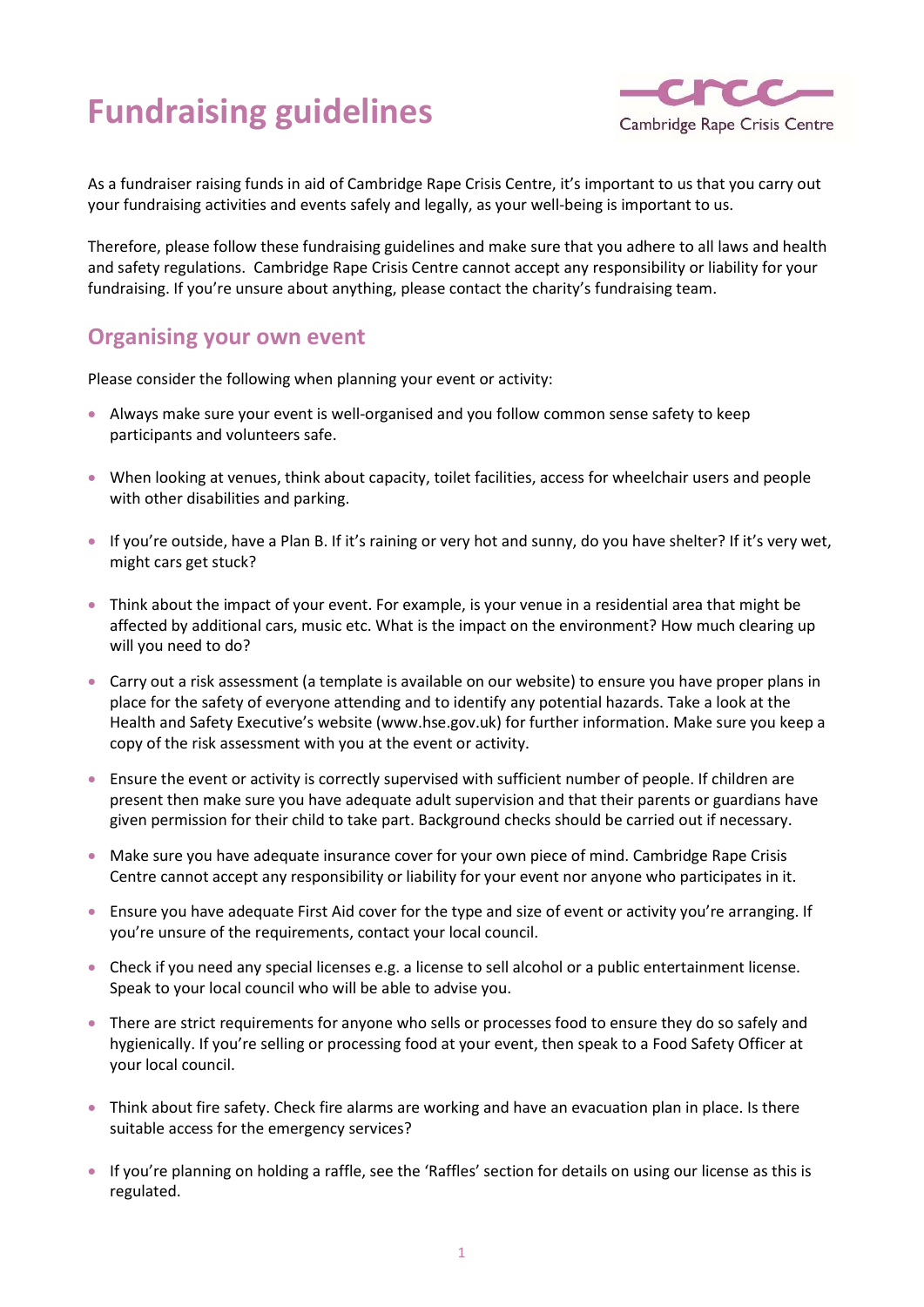## Taking part in a third part event

If you're taking part in an event organized by a third party, such as the Cambridge Half Marathon, please make sure that the organiser has Public Liability Insurance in place.

## Raffles

Gambling is highly regulated and all raffles require a license from the local council.

Small raffles held to raise funds for Cambridge Rape Crisis Centre can be covered by our gambling license which will mean you don't need to obtain an additional license from your local council. If you wish to be covered by our license, however, you must inform the charity prior to the raffle taking place so we can ensure it is properly supported.

If you're selling tickets and doing the draw on the same day you may use cloakroom tickets, if not then you will need to arrange for tickets to be printed in advance. Please speak to the fundraising team about this as the tickets will legally need to have certain details on them and, as we will be the promoter, we need to ensure all the details are correct.

In addition, you will need to provide us details of the raffle after it has taken place and keep all income from the raffle separate from the rest of the money you raise. This is because we need to report back to the council as part of the terms of our license.

For full details of what is required, please see our 'Your guide to holding a raffle' which is available on our website.

#### Gift Aid

The Gift Aid Scheme enables us to claim 25% of every eligible donation back in tax from the government. That means an extra £1 for every £4 you raise and so can make a significant difference to your final total.

Please remember to ask all donors or sponsors to sign a Gift Aid declaration or tick the Gift Aid box on your sponsorship form and give details of their full name and home address, including the postcode. Without this information, we can't claim Gift Aid on their donations.

We can also claim Gift Aid on cash donation under £30 through the Gift Aid Small Donations Scheme. This means any cash donations you collect in buckets will be eligible if it's under the limit.

For more information about Gift Aid please speak to a member of the fundraising team.

#### Money collections

If you plan to be collecting money on public or private sites, you will need a license from your local authority (if public) and written permission from the owner of the premises (if private).

If on a private site, please make sure you check exactly what the owner is happy for you to do in terms of collecting money on site and respect those rules.

If on a private site, please make sure you are clear about the terms and conditions of your license.

Your behavior when collecting money in aid of Cambridge Rape Crisis Centre is also important. Please make sure you respect local people and places and are mindful of the communities you meet.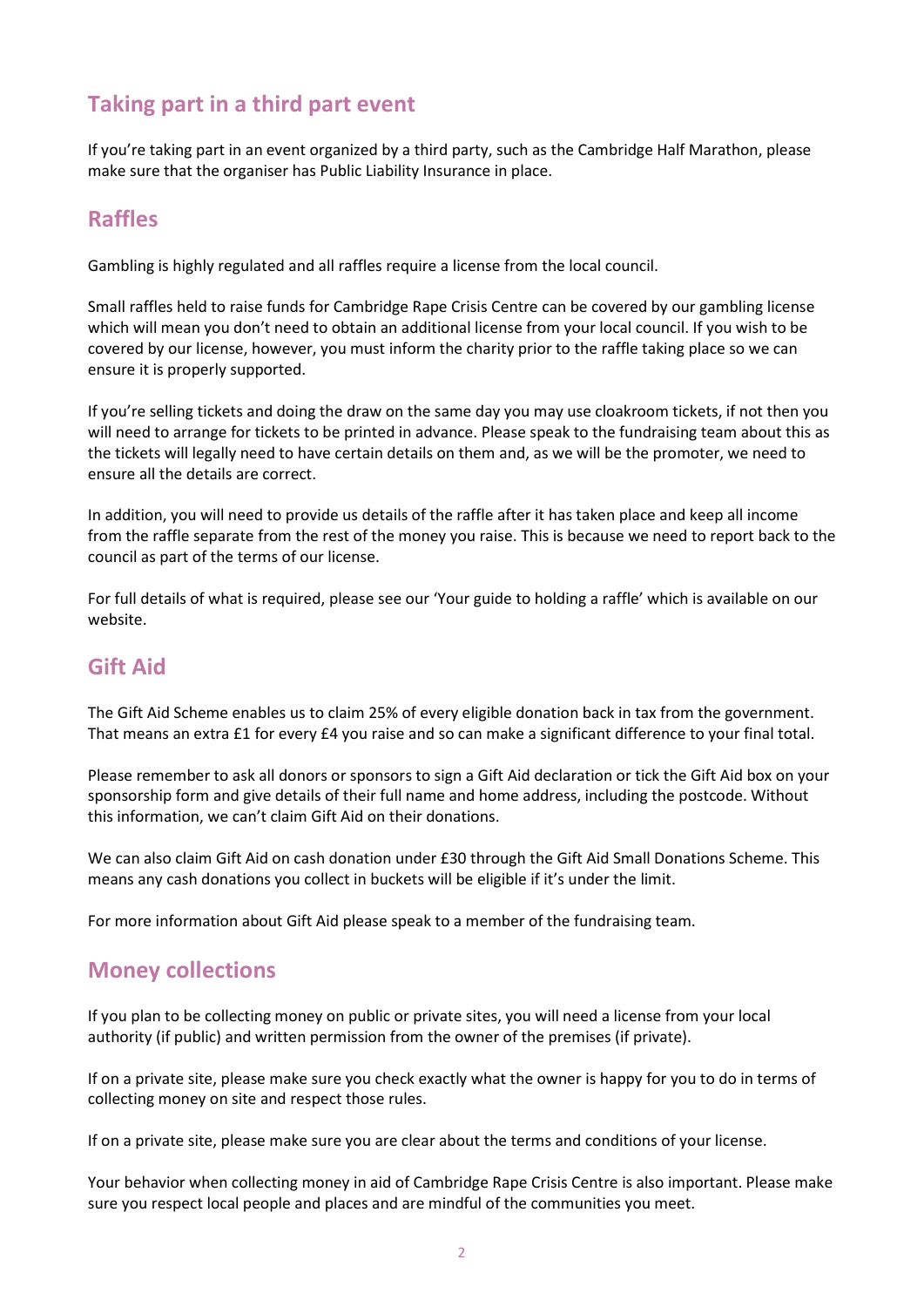While fundraising, please be careful NOT to:

- Act in a way that means members of the public feel anxious or startled.
- Make members of the public feel pressured into giving or guilty for not doing so.
- Act in a way that any reasonable person might consider would damage the charity's reputation.
- Shake the collection bucket or tin to encourage donations.
- Cause obstruction, congestion and nuisance to the public.

This is how we would conduct ourselves as a charity and would hope that supporters would do the same.

## Handling money

At any event where money is changing hands, procedures need to be in place for keeping the cash secure.

If the event involves the sale of tickets, then ideally these should be sold in advance to reduce the amount of cash to be collected at the event or activity itself. Tickets should be individually numbered and the number of tickets sold reconciled with the cash taken. Any unsold tickets should be returned to the organiser so that these can also be reconciled.

If people are selling goods or raffle tickets at the event, nominated individuals should collect all money from vendors at regular intervals. Vendors should sign something to confirm that the money has been taken off them. There should be a final collection from all vendors at the end of the event.

We recommend that you count all funds in the presence of a witness. If the money you have collected is in charity collection buckets or tins then these must not be opened and should be returned to the charity with the security seals intact. The charity will then count the funds and let you know the total.

If the money raised can't be paid into the bank or returned to Cambridge Rape Crisis Centre immediately, then it must be locked away somewhere secure. This also applies to any collection buckets or tins.

#### Expenses

Set a realistic budget at the start and keep to it as best you can.

Think about the costs you might incur such as venue hire, publicity, equipment, decorations, prizes, transport, insurance, volunteers' expenses, license fees and first aiders. Then think about how you'll cover these, such as: entrance fees, donations, raffles and selling refreshments.

Make sure you take into account all expenses that might occur before you start the event or activity to ensure the money you raise will be enough to cover these expenses and still provide a donation to the charity.

## Approaching companies

Don't forget you're buying goods or services for a charity event and many businesses are happy to help with local fundraising events or activities. Don't be afraid to ask for discounts, freebies or sponsorship.

We can provide you with a Letter of Authorisation to use that shows you are fundraising for Cambridge Rape Crisis Centre.

Be aware that if the company or organisation asks for something in return for their support this could have tax implications. Speak to our fundraising team if you have any queries.